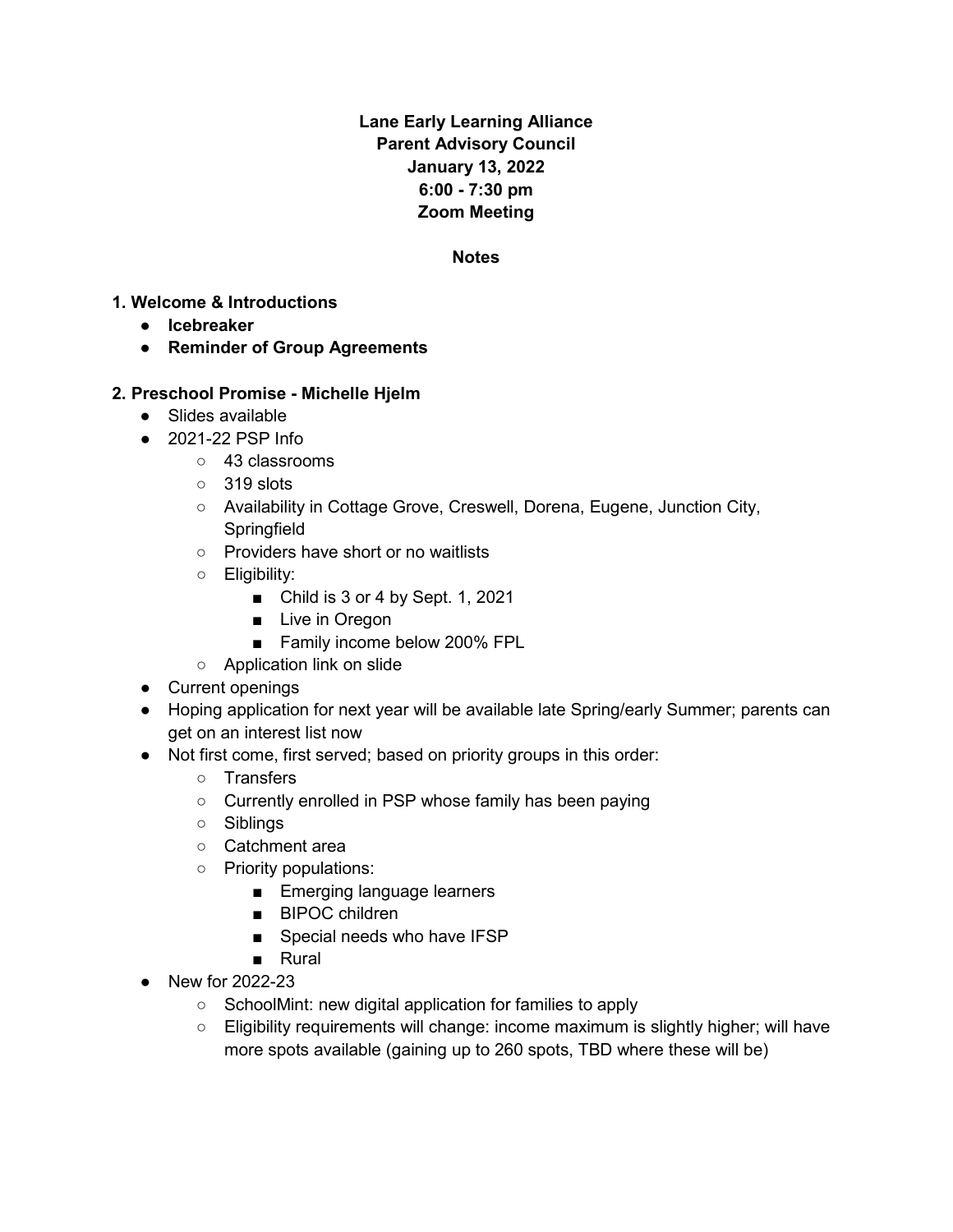- New priority populations: adding category "children living in socially complex families (teen parents, incarcerated parents, substance abuse, parents with cognitive limitations, student parents)
- New marketing materials; will be inviting you all to Regional Stewardship Committee in March
- Our timing is dependent on the state of Oregon and they don't yet have a timeline for applications
- Reach out to Michelle with any questions: [michelleh@unitedwaylane.org](mailto:michelleh@unitedwaylane.org)

# **3. LaneKids Parenting Education Update - Claire Hambly, United Way of Lane County**

- LaneKids gets funding from a few main sources: Oregon Parenting Education Collaborative (OPEC), Lane County Public Health, Early Learning Division
- Funds typically go to community partners to put on parenting education classes
- Attempting to make it easier for partners to apply; this year just released "notice of funding" instead of formal application
- This year, awarding 14 agencies; 13 for parenting education, 1 to larger training grant for Willamette Family Treatment:
	- The Child Center, Fern Ridge School District, Family Relief Nursery, Relief Nursery, Pearl Buck Center, South Lane School District, First Place Kids, Lift Every Voice, 90by30, Nurturely, Oregon Community Programs, Options **Counseling** 
		- 5 groups in Spanish, rural, last 2 mental and behavioral health agencies (newer partnerships); heard from the community that there is a huge need for mental health support for parents and children; this funding isn't tied to insurance reimbursement; hope to see capacity grow in this area
- Sol: I would like to receive a copy of the places that will be available for mental health services; to share with families in the community
	- When can folks start to access these services?
		- Claire: this is specific to parenting education that have trauma informed practices in place, not traditional therapy; the funds will start July 1, 2022; can also pull together list of agencies that provide mental health support

# **4. Feedback about last meeting:**

- Beneficial to hear from Judy Newman and Cassandra Ferder? Additional questions for them?
	- Heidi: was great to hear her perspective but was focused on Eugene, would be great to hear from other school board members too from other communities
	- Adrian: would like to hear rural voices
	- Kathryn: Agree, maybe it's a system-level thing that all districts are experiencing; school board members, superintendents take it to the state level?
	- Are folks interested in this? (several yes's)
- Cassandra Ferder, Early Learning Division
	- Have not heard back about trainings